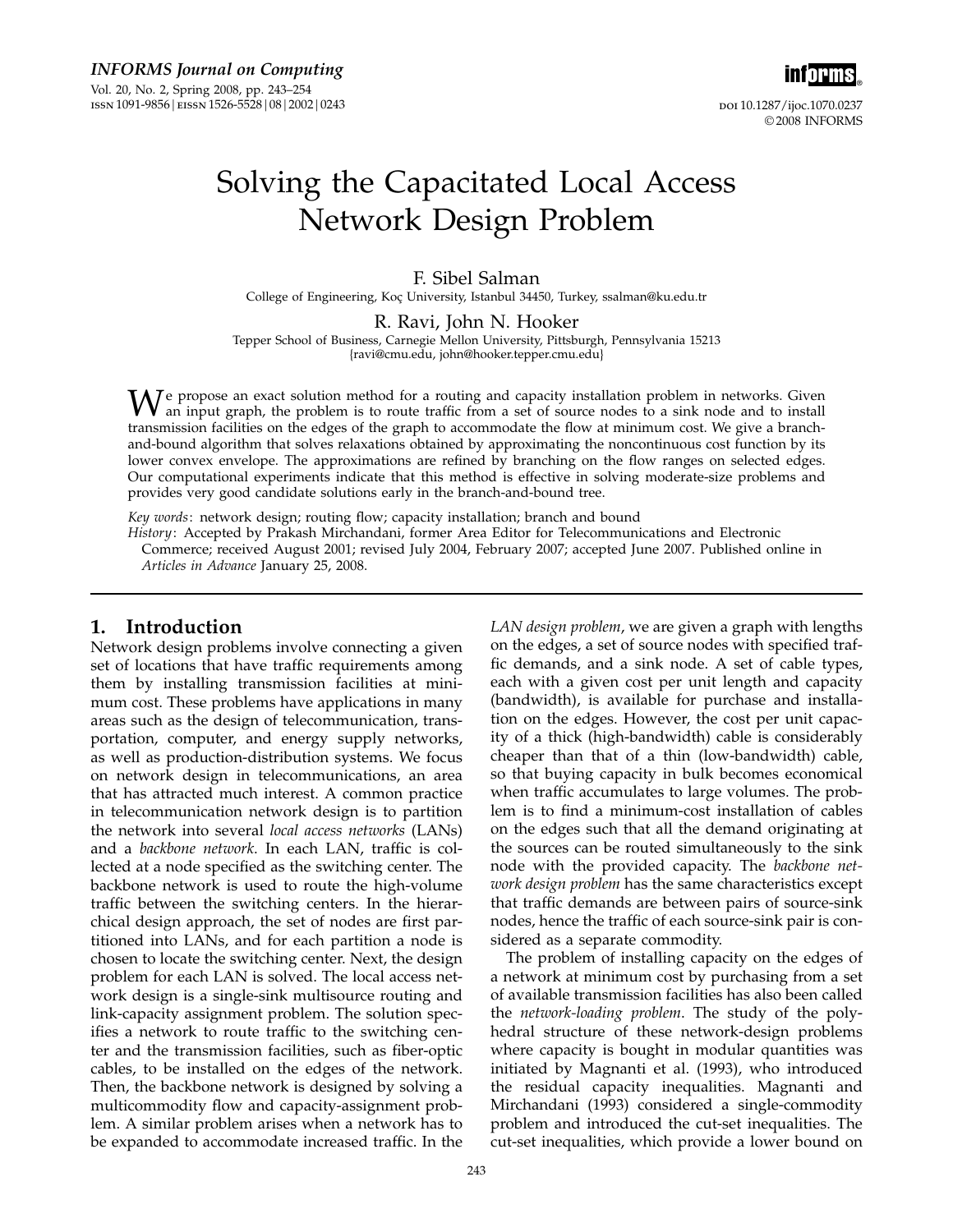the number of cables to be installed across a cut, have been the basis for subsequent work. Magnanti et al. (1995) considered the multicommodity networkloading problem with two cable types. They strengthened a natural multicommodity flow formulation with integer cable installation variables with cutset, 3-partition, and arc-residual-capacity inequalities. Bienstock and Günlük (1996) generalized the cut-set inequalities to flow-cut-set inequalities that force the capacity on both edge sets of a bipartition of the cut edges to be integral. Later, Atamtürk (2002) generalized these flow-cut-set inequalities by expressing the coefficients with a subadditive function for the single-commodity problem. Atamtürk and Rajan (2002) studied continuous and 0-1 knapsack sets with a single integer variable to derive enhanced inequalities for network design problems and tested their effectiveness in a branch-and-cut algorithm for the multicommodity network-loading problem.

Several authors have taken a different approach and studied the polyhedron obtained by projecting out the flow variables (Bienstock et al. 1998, Barahona 1996, Mirchandani 2000). The resulting capacity formulation contains exponentially many metric inequalities, thus only a subset of them are generated. Bienstock and Günlük (1995) generated partition inequalities, and Barahona (1996) generated cut-set and multicut inequalities for the single-cable problem. For the many-cable problem, Mirchandani (2000) characterized several classes of facet-defining inequalities by analyzing the special topology of the demand network. Multicommodity network optimization problems with discontinuous step-increasing cost functions, which include the capacitated network-loading problems, were studied by Gabrel and Knippel (1999), and earlier by Stoer and Dahl (1994) in the context of survivable network design. Gabrel and Knippel (1999) used the Benders procedure to solve the capacity formulation and generated partition inequalities iteratively. Later, Gabrel et al. (2003) tested a heuristic implementation of the exact Benders-type cutting-plane-generation method and compared it to greedy-type algorithms on randomly generated instances. The authors concluded that this Benders-type approach is promising.

A related version of the network-loading problem was studied by Gavish and Altinkemer (1990), and later by Amiri and Pirkul (1997), where the cost function included queueing-delay costs in addition to connection costs. In both of these papers, Lagrangian relaxation and a subgradient-optimization approach were taken. In addition, Gavish and Altinkemer (1990) utilized cut-set inequalities to strengthen the lower bounds.

Chopra et al. (1998) considered the network-loading problem with a single source-sink pair and two cable

types. They showed that even this special case is NP-hard and obtained a stronger formulation by characterizing the structure of optimal solutions. However, there is no direct generalization of their results for the single-sink multiple-source case arising in LAN design.

While Berger et al. (2000) proposed heuristics based on tabu search, there has been a flurry of work on designing approximation algorithms with provable worst-case performance ratios for the LAN design problem in the theoretical computer science literature. Salman et al. (1997, 2000) gave the first approximation results for the LAN design problem, which they dubbed the "single-sink buy-at-bulk network design problem." Consequently, Awerbuch and Azar (1997) proved a logarithmic approximation ratio for a broader class of this problem, including the backbone design problem. Gupta et al. (2003) formulated a mixed-integer program (MIP) for a closely related problem and rounded its LP relaxation solution to show an integrality gap of the order of the number of distinct cable types in the problem. An improved LP rounding algorithm proving a constant factor integrality gap for this closely related problem was given by Talwar (2002). Meanwhile, an alternate randomized algorithm also giving constant-factor approximation was presented by Guha et al. (2001).

We propose an exact solution method for the LAN design problem in §§2 and 3. In this method, the optimal choice of cables to accommodate a given flow value is first calculated for all possible flow values. This provides the optimal cost as a function of flow for every edge, which is a monotonically nondecreasing step function. For solution purposes, we replace this function with the convex hull of its epigraph, which is equivalent to projecting the standard 0-1 formulation onto the continuous variables. We then branch by dividing the interval of possible flow values on a particular edge into subintervals. As branching proceeds, the convex hull relaxation is successively refined. This strategy has led to improvements in both solution time and modeling convenience in other studies. Ottosson et al. (2002) obtained an order-of-magnitude speedup, relative to 0-1 modeling and specially ordered sets of type 2, in a production planning problem. Réfalo (1999) showed how to use the relaxation in "tight cooperation" with domain reduction to obtain maximum benefit. Hooker (2000) provides a general discussion on this subject. Our computational tests on solving the LAN design problem, which we present in §4, indicate that the method is effective in solving moderate-size instances. The proposed method can also be applied to solve the multicommodity case arising in the backbone design problem. Subsequent to the work presented in this paper, Raghavan and Stanojevic (2005) provided an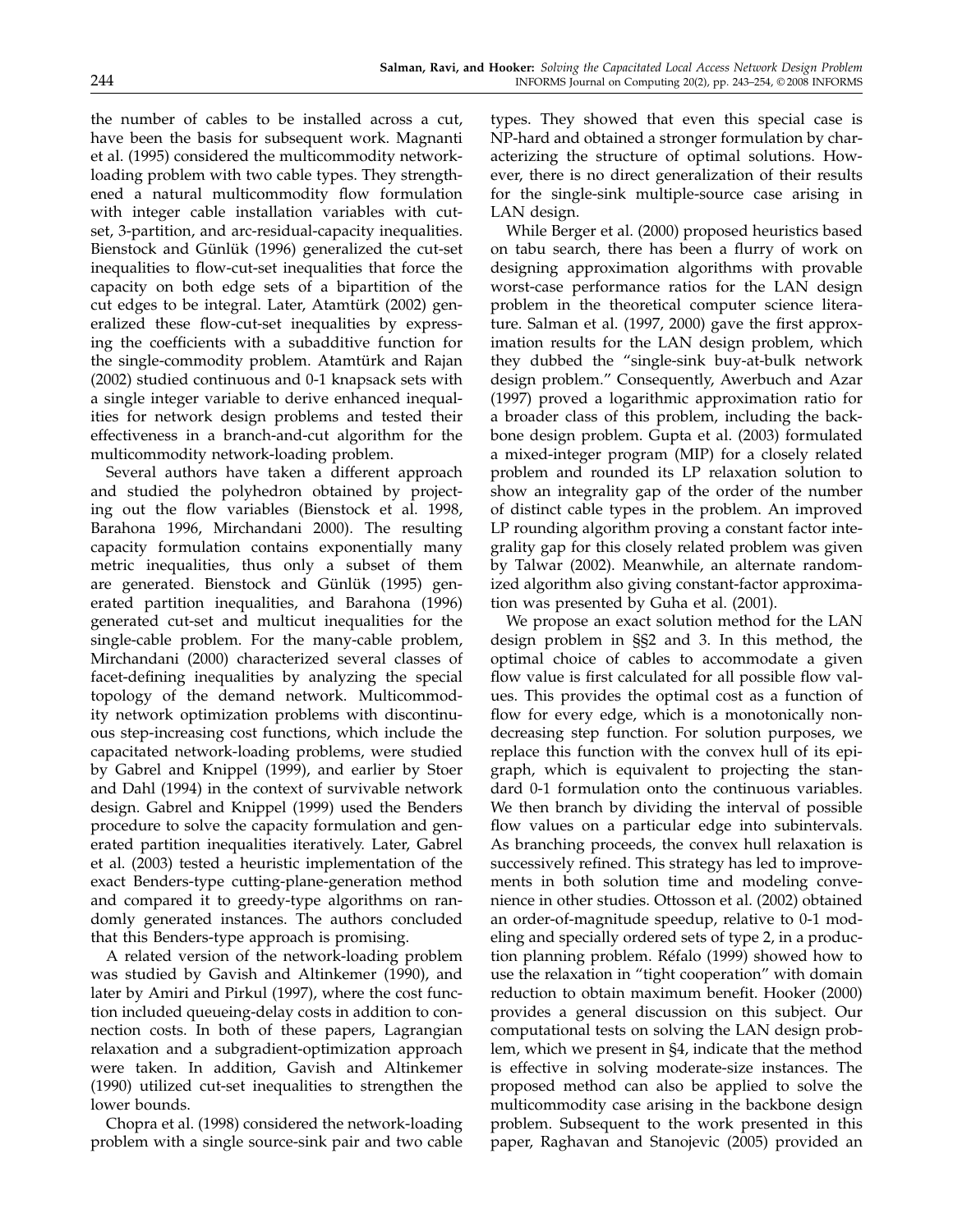alternative way of interpreting our method as a stylized branch-and-bound approach on a particular MIP formulation of the problem. We elaborate on their results after we present these formulations in §2, and our algorithm in §3. The implementation details and computational results are given in §4. We conclude in §5.

## 2. Formulations and Preliminaries

In this section, we contrast a natural MIP formulation with a flow formulation that has a discontinuous objective function. The latter motivates our solution method. We are given an underlying undirected graph  $G = (V, E), |V| = n$ . The edges of G have lengths  $\ell: E \to \mathbb{R}^+$ . Without loss of generality, we assume that for every pair of nodes  $v, w$ , we can use the shortest-path distance between  $v$  and  $w$  as the length of the edge between these nodes. That is, we take the metric completion of the given graph and denote the length of edge  $e$  by  $l_e$ . Capacity can be installed on the edges of the graph by purchasing one or more copies from among a small set of cables, where each cable type  $i \in \{1, \ldots, q\}$  has capacity  $u_i$ and cost  $c_i$  per unit length. The indexing of the cables is such that  $u_1 \leq u_2 \leq \cdots \leq u_q$  and  $c_1 \leq c_2 \leq \cdots \leq c_q$ . Due to economies of scale,  $c_1/u_1 > c_2/u_2 > \cdots > c_a/u_a$ . Let S denote the index set of source nodes. For all  $k \in S$ , source node  $s_k$  has integer-valued demand  $d_k$  to be routed to the sink node  $t$ . Because demand originating at each source node shares the same destination, we can consider all of the traffic flow as a single commodity.

Let us first consider the natural formulation with integer cable installation variables on the edges, which was also used by Bienstock and Günlük (1996) and Magnanti et al. (1995) with multicommodity flows. As mentioned before, because all flow is headed to a single destination, we use a single-commodity formulation. For each edge  $e = (i, j)$  of the input graph  $G$ , we have directed flow variables  $f_{ii}$  and  $f_{ii}$ , which denote the amount of flow through edge  $e$  in direction  $i$ to *j*, and *j* to *i*, respectively. The integer variables  $y_{e,h}$ denote the number of cables of type  $h$  that need to be installed on edge e. In the IP formulation given below, constraints (1) are flow-balance constraints, and constraints (2) are capacity constraints.

IP1: min 
$$
\sum_{e \in E} l_e \sum_{h=1}^q c_h y_{e,h}
$$
  
s.t. 
$$
\sum_{j \in V} f_{ij} - \sum_{j \in V} f_{ji}
$$

$$
= \begin{cases} d_i & \text{if } i \in S \\ -\sum_{k \in S} d_k & \text{if } i = t \\ 0 & \text{otherwise} \end{cases} \forall i \in V, \quad (1)
$$

$$
f_{ij} + f_{ji} \le \sum_{h=1}^{q} u_h y_{e,h} \quad \forall e = (i, j) \in E,
$$
 (2)

 $y, f \ge 0,$  $\psi$  integer.

The LP relaxation of IP1 has a solution that uses only the cable type with the largest bandwidth, which is cable type q, because this provides the cheapest cost per capacity rate. Demand is routed through shortest source-sink paths. If flow on a path is small compared to the capacity of this high-bandwidth cable, only a small fraction of the cable is purchased. Therefore, this relaxation is known to give weak lower bounds.

Now let us consider the cable installation problem on a single edge. Let  $f_e$  indicate the total flow on edge  $e = (i, j)$ , that is,  $f_e = f_{ij} + f_{ji}$ . Then, the problem is to purchase cables at minimum cost (per unit length) to provide a total capacity of at least  $f_e$ . This is an *integer* minimum knapsack problem with formulation

$$
C(f_e) = \min \sum_{h=1}^{q} c_h y_{e,h}
$$
  
s.t. 
$$
\sum_{h=1}^{q} u_h y_{e,h} \ge f_e,
$$
  

$$
y_{e,h} \ge 0, \text{ integer.}
$$
 (3)

This problem, which is common for all edges, can be solved in pseudo-polynomial time by a single run of a dynamic programming algorithm for all possible integer flow values, from zero to total demand. We calculate the optimal cable-cost function  $C(f)$  for  $f =$ 0, 1, 2, ...,  $\sum_{k\in S} d_k$  by the following recursion, starting with  $C(0)$ .

$$
C(f) = \begin{cases} \min_{j=1,\dots,q} \{c_j + C(f - u_j)\} & \text{if } f > u_q, \\ \min_{j=1,\dots,k: u_{k-1} < f \le u_k} \{c_j + C(f - u_j)\} & \text{if } 0 < f \le u_q, \\ 0 & \text{if } f \le 0, \end{cases} \tag{4}
$$

where  $u_0 = 0$ .

**PROPOSITION 1.** The function  $C(f)$  for  $0 \le f \le \sum_{k \in S} d_k$ has the following properties:

(1) It is a step function with finitely many points of discontinuity.

- (2) It is a nondecreasing subadditive function.
- (3)  $C(f) \ge (c_q/u_q)f$  for all  $0 \le f \le \sum_{k \in S} d_k$ , and  $C(f) = k(c_q)$  if  $f = k(u_q)$  for some positive integer k.

Proof. The first property follows from the recursion in (4). For the second property, it is easy to verify from (4) that  $C(f_2) \ge C(f_1)$  for  $f_2 \ge f_1$  as  $c_j$  take positive values and  $C(f_1 + f_2) \leq C(f_1) + C(f_2)$  for all  $f_2$ ,  $f_1$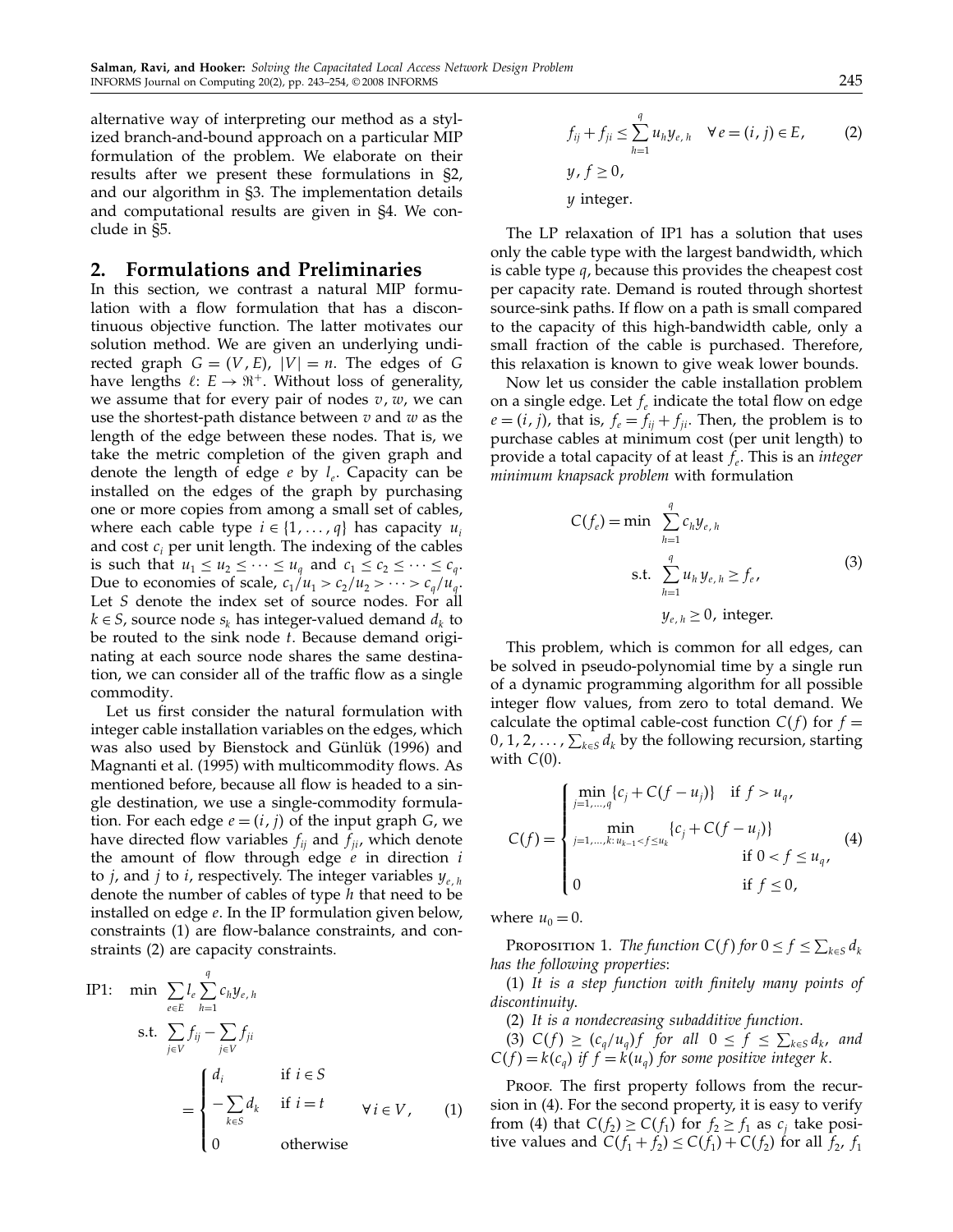due to economies of scale. The third property states that  $C(f)$  lies above the line corresponding to the cheapest cable rate. Furthermore,  $C(f)$  coincides with this line if  $f = k(u_q)$  for some positive integer k, indicating that it is optimal to use  $k$  copies of cable  $q$ , the thickest one.  $\square$ 

The second and third properties imply that the optimal solution will have a tendency to aggregate flow to integer multiples of the cables with higher capacity. Because  $C(f)$  can be generated with small computational effort, we consider using the function  $C(f_e)$  for the cost of flow  $f_e$  on edge  $e$  in IP1, so that we can eliminate the integer variables and obtain the flow formulation FP:

FP: min 
$$
\sum_{e \in E} C(f_e) l_e
$$
  
\ns.t.  $\sum_{j \in V} f_{ij} - \sum_{j \in V} f_{ji} = \begin{cases} d_i & \text{if } i \in S \\ -\sum_{k \in S} d_k & \text{if } i = t \\ 0 & \text{otherwise} \end{cases} \forall i \in V$ ,  
\n $f_{ij} + f_{ji} = f_e \quad \forall e = (i, j) \in E$ ,  
\n $f_{ij}, f_{ji}, f_e \ge 0 \quad \forall e = (i, j) \in E$ .

This formulation is equivalent to projecting IP1 into the space of the continuous flow variables. Now we have a convex solution set but the objective function is a step function with finitely many discontinuity points as implied by Proposition 1. We investigate two approaches to solve this problem. The first and more direct one is to represent the pieces of the step function by 0-1 variables and to solve the resulting MIP by branch and bound. In the second approach, we avoid introducing 0-1 variables, but instead give a stylized branch-and-bound algorithm that solves relaxations by convexifying the objective function. This algorithm is presented in §3.

We next give two formulations for the first direct approach, differing in their use of the binary variables. We use the following notation to represent  $C(f)$ , which is common for all edges. Let  $b_k$  be the flow values at which a jump occurs in  $C(f)$ , with  $a_k =$  $C(b_k)$  for  $k = 1, ..., p$  defining p pieces. In addition,  $b_0 = 0$  and  $a_0 = 0$ . Let  $r_k = b_k - b_{k-1}$  be the range of flow and  $g_k$  be the incremental cost for the kth piece. Also,  $r_0 = 0$  and  $g_0 = 0$ . Then,  $a_k = \sum_{j=0}^k g_j$  is the optimal cost value for any flow in the range  $(b_{k-1} = \sum_{j=0}^{k-1} r_j, b_k =$  $\sum_{j=1}^{k} r_j$ ] as illustrated in Figure 1.

We obtain the incremental cost formulation if we define a binary variable for each piece and each edge as follows. Let  $x_{ke}$  be a 0-1 variable such that if  $f_e \in$  $(b_{k-1}, b_k]$ , then each of  $x_{1e}, \ldots, x_{ke}$  equals one and each of  $x_{k+1,e}, \ldots, x_{pe}$  equals zero. If  $f_e = 0$ , then all



Figure 1 Representation of the Step Function  $C(f)$ 

of  $x_{1e}$ , ...,  $x_{pe}$  take the value zero. To ensure these conditions, we use constraints (5) and (6) given below, in the resulting formulation IP2:

IP2: min 
$$
\sum_{e \in E} \left( l_e \sum_{k=1}^p g_k x_{ke} \right)
$$
  
s.t. 
$$
\sum_{j \in V} f_{ij} - \sum_{j \in V} f_{ji}
$$

$$
= \begin{cases} d_i & \text{if } i \in S \\ -\sum_{k \in S} d_k & \text{if } i = t \\ 0 & \text{otherwise} \end{cases} \forall i \in V,
$$

$$
f_{ij} + f_{ji} \leq \sum_{k=1}^p r_k x_{ke} \quad \forall e \in E,
$$
(5)

$$
x_{ke} \ge x_{(k+1)e} \quad k = 1, ..., p - 1 \ \forall e \in E, \tag{6}
$$
  

$$
x_{ke} \in \{0, 1\} \quad k = 1, ..., p \ \forall e \in E,
$$
  

$$
f_{ij}, f_{ji} \ge 0 \quad \forall e = (i, j) \in E.
$$

A slightly different formulation is obtained by defining the binary variable  $x_{ke}$  to represent whether piece  $k$  determines the optimal cable cost for edge  $e$ . In addition,  $x_{0e}$  is defined to represent the zero-flow case. Then, exactly one of the  $x_{ke}$ ,  $k = 0, \ldots, p$  has to be one. The resulting multiple-choice formulation IP3 is as follows:

IP3: min 
$$
\sum_{e \in E} \left( l_e \sum_{k=1}^p a_k x_{ke} \right)
$$
  
s.t. 
$$
\sum_{j \in V} f_{ij} - \sum_{j \in V} f_{ji}
$$

$$
= \begin{cases} d_i & \text{if } i \in S \\ -\sum_{k \in S} d_k & \text{if } i = t \\ 0 & \text{otherwise} \end{cases} \forall i \in V,
$$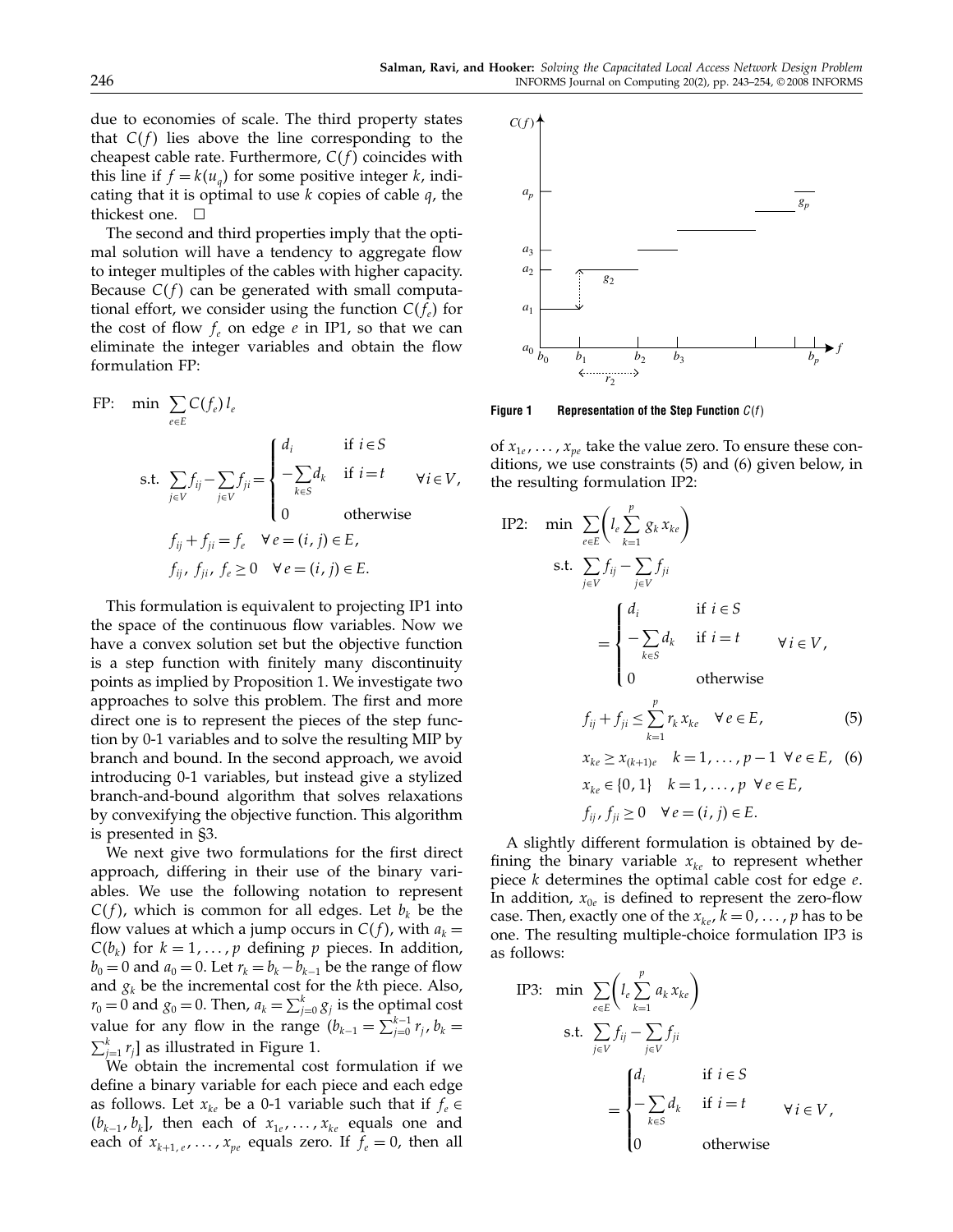$$
f_{ij} + f_{ji} \le \sum_{k=1}^{p} b_k x_{ke} \quad \forall e \in E,
$$
  

$$
\sum_{k=0}^{p} x_{ke} = 1 \quad \forall e \in E,
$$
  

$$
x_{ke} \in \{0, 1\} \quad k = 0, \dots, p \quad \forall e \in E,
$$
  

$$
f_{ij}, f_{ji} \ge 0 \quad \forall e = (i, j) \in E.
$$
 (7)

IP3 has almost the same number of variables as IP2 but fewer constraints because (6) is replaced by (7). Because of this, the LP relaxation of IP3 has an optimal solution in which, for each edge  $e$ , at most two of the  $x_{k}$  are nonzero. Due to this property, we may expect IP3 to perform better than IP2 in a branchand-bound algorithm. Here we note that the LP relaxations of IP2 and IP3 have the same value as implied by the results of Keha et al. (2004) and Croxton et al. (2003) on piecewise-linear cost-minimization problems. Furthermore, they approximate the objective function of the flow problem FP with its lower convex envelope. This was also proven later on by Raghavan and Stanojevic (2005) for the LP relaxation of IP3 using duality and geometrical arguments. Raghavan and Stanojevic (2005) pointed out that if we consider each piece of  $C(f)$  as a facility consisting of a combination of cables, this formulation corresponds to a network-loading problem where only one type of facility can be installed per edge.

# 3. Search by Objective Relaxation: A Branch-and-Bound Algorithm

In this section, we give a branch-and-bound algorithm to solve the flow formulation FP, in which the objective function is a linear combination of the discontinuous flow costs  $C(f_e)$  defined in (3). We obtain a relaxation to FP by taking the lower envelope of  $C(f_e)$ over its domain for all  $e \in E$ . This relaxation, which we refer to as the *convex hull relaxation*, is a multisource single-sink flow problem with a piecewise-linear convex objective function, which underestimates the actual costs. Its optimal objective-function value is equal to that of the LP relaxations of IP2 and IP3. However, the convex hull relaxation can be solved efficiently by utilizing a combinatorial minimum-cost network-flow algorithm. Furthermore, the obtained lower bound can be strengthened by branching on the range of flow on a selected edge. Each flow range defines a new domain for the cable-cost function of that edge. Taking the lower convex envelope over the new domain refines the function approximation and yields a new relaxation subproblem, which is again a flow problem with a different piecewise-linear convex objective function. Interestingly, the solution to any relaxation subproblem is a feasible flow for the LAN design problem. Therefore, the optimal cable cost corresponding to this flow solution is an upper bound to our problem. This leads to a branch-and-bound algorithm, in which the lower bounds are obtained by solving flow problems with approximate costs, and upper bounds are obtained at each branch-and-bound node with minimal effort from the relaxation solution f by replacing the approximate costs with the actual costs  $C(f_e)$  for each edge  $e$ .

#### 3.1. Approximating the Cost Function

Given an edge  $e$  and a flow range  $[l, u]$ , we approximate  $C(f)$  by a function  $h(f)$  with the following simple procedure, adapted from the well-known monotone-chain algorithm for two-dimensional convex hulls given points sorted along an axis (as we have here) due to Andrew (1979). Initially, set  $h(f)$  to the linear function interpolating  $C(l)$  and  $C(u)$  so that  $C(l) = h(l)$  and  $C(u) = h(u)$ . Recall that  $b_k$  denotes the flow values at which a jump occurs in  $C(f)$  for  $k =$  $1, \ldots, p$ . For every breakpoint  $b_k$  in [l, u], starting with the smallest one, check if  $C(b_k) < h(b_k)$ . If so, update  $h(f)$  to the linear function interpolating  $C(l)$  and  $C(b_k)$ for all  $f \in [l, u]$ . Suppose that  $b_i$  is the last breakpoint at which  $h$  was updated. Fix  $h(f)$  to the current linear function for  $f \in [l, b_i]$ . Recursively repeat the procedure for  $[b_i, u]$ . We illustrate the approximation procedure by an example in Figure 2. When the procedure



Figure 2  $\;\;$  Approximation of the Step Function  $C(f)$  by Its Convex Envelope  $h(f)$ 

*Notes.* Initially,  $h(f)$  is set to linear function 1. Then it is replaced by 2 at  $b_3$ , and 3 at  $b_4$ . After checking  $b_5$ , 3 is fixed for [/,  $b_4$ ]. For [ $b_4, \mathit{u}$ ], it is set to the linear piece 4 shown in (b).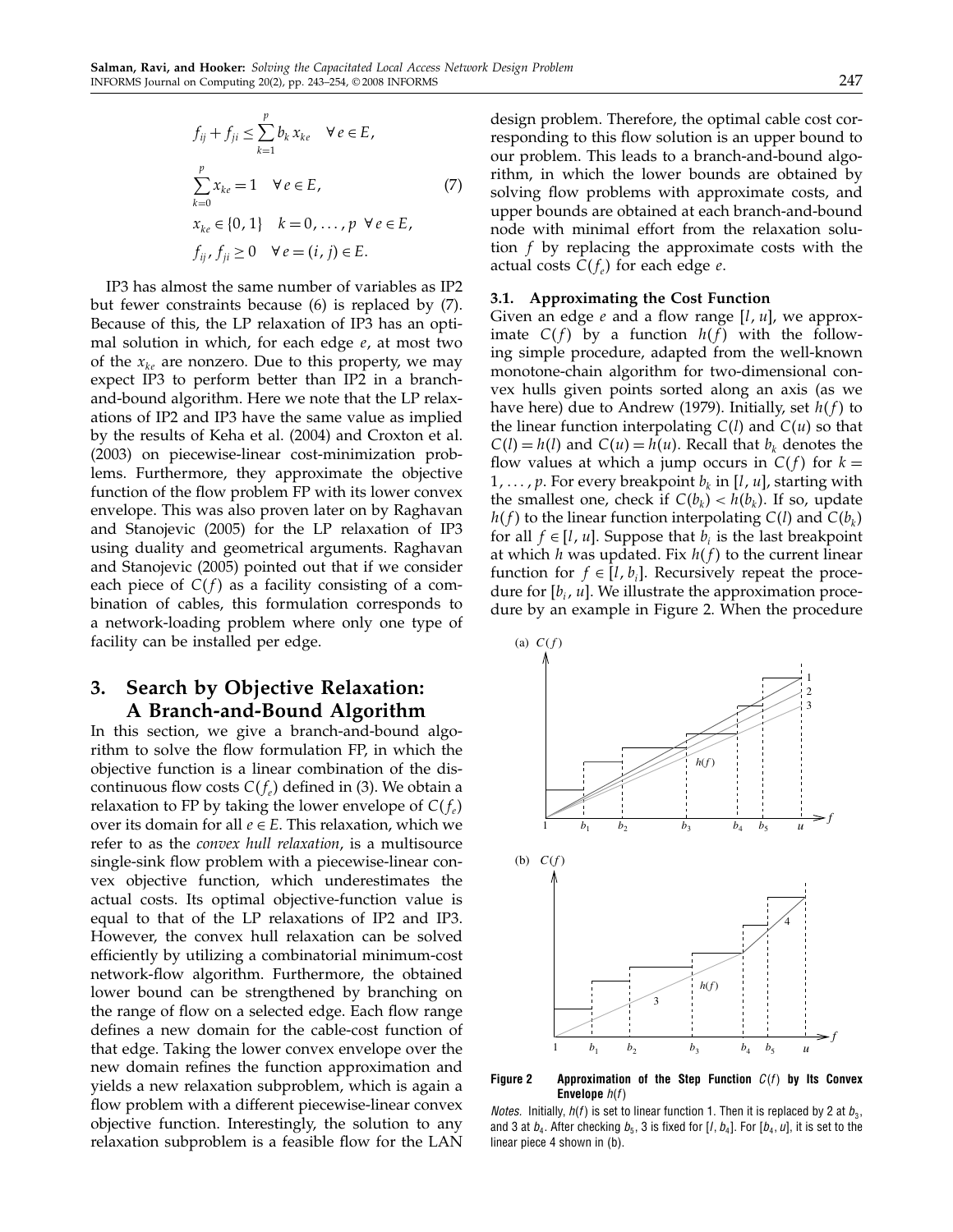stops, the function  $h(f)$  is the lower convex envelope of  $C(f)$  over  $f \in [l, u]$  by construction. It is piecewise linear and the slope of every piece increases as f increases.

## 3.2. Obtaining Lower and Upper Bounds

At a given node of the branch-and-bound tree, for every edge  $e$ , a range  $(L_e, U_e]$  has been specified on flow  $f_e$ , such that flow on this edge should be at least  $L_e$  and at most  $U_e$ . Let  $h_e$  be the approximate cost function for edge  $e$  over the given range. A lower bound on the problem is obtained by solving a minimum-cost-flow problem defined by the approximate cost functions  $h_e$ . Due to the special structure of the  $h_e$ , the relaxation can be solved as follows. For each linear piece  $1, \ldots, p$  in  $h_e$ , we divide  $f_e$  into variables  $f_{e,1}, \ldots, f_{e,p}$  and add the constraint  $f_e =$  $f_{e,1} + \cdots + f_{e,p}$ . Let piece k have range  $r_k$  and slope  $\delta_k$ as shown in Figure 3. Then,  $f_{e, k}$  takes values between zero and  $r_k$ , and has objective function coefficient  $\delta_k$ . The relaxation has the form

$$
\begin{aligned}\n\text{RP:} \quad \min \quad & \sum_{e \in E} l_e \bigg( \sum_{k=1}^p \delta_k f_{e,k} + C(L_e) \bigg) \\
\text{s.t.} \quad & \sum_{j \in V} f_{ij} - \sum_{j \in V} f_{ji} \\
& = \n\begin{cases}\n d_i & \text{if } i \in S \\
 -\sum_{k \in S} d_k & \text{if } i = t \\
 0 & \text{otherwise}\n\end{cases} \quad \forall i \in V, \\
 & \sum_{k=1}^p f_{e,k} + L_e = f_{ij} + f_{ji} \quad \forall e = (i, j) \in E, \\
 & 0 \le f_{e,k} \le r_k \quad k = 1, \dots, p \quad \forall e \in E,\n\end{aligned}
$$

 $f_{ij}, f_{ji} \ge 0 \quad \forall e = (i, j) \in E.$ 



Figure 3 Convex Hull Approximation  $h_a$ 

Note that  $C(L_e)$  in the objective function is constant. For any edge  $e$ , the approximate function  $h_e$  has linear pieces with increasing slopes. Therefore, an optimal solution will assign flow starting from the leftmost piece so that  $f_{e,k}$  will be positive only if  $f_{e,k-1} = r_{k-1}$ . As a result, the optimal objective-function value of RP gives a lower bound to the subproblem at the given node of the branch-and-bound tree. At the root node of the branch-and-bound tree, RP is defined by  $L_e = 0$ ,  $U_e = \sum_{k \in S} d_k$  for each edge e. Also, note that the lower bound obtained by solving RP at the root node has the same value as that of the LP relaxations of IP2 or IP3.

At a given node of the branch-and-bound tree, let  $f$ be an optimal solution to the relaxation RP. Because  $f$ is a feasible flow solution, when it is augmented with the optimal cable choice for each edge, we obtain the upper bound  $\sum_{e \in E} l_e C(f_e)$  for our problem. We keep the best upper bound over all nodes of the branchand-bound tree.

### 3.3. Fathoming

There are three fathoming rules. The first is by comparing the lower bound at a node with the global upper bound UB. If the lower bound at a node is at least UB, then this node is fathomed. The second is by comparing the lower bound and upper bound obtained at a node. After the relaxation solution  $f$  is obtained, for each edge *e*, we calculate  $C(f_e) - h(f_e)$ . If the difference is zero (or smaller than a precision parameter) for all edges, then we fathom this node. Third, if the relaxation is infeasible at a node, then the node is fathomed.

#### 3.4. Branching

We pick an edge according to one of three rules, and branch on the flow range for this edge. In the first rule, we pick the edge that has the most potential improvement in the cost approximation. That is, we pick the edge with maximum cost deviation  $(C(f_e)$  $h(f_e)l_e$ . In the second rule, we aim at improving the cost approximation for a large flow range. We pick the edge whose flow  $f_e$  has the largest range in C, i.e., the range of the piece with value  $C(f_e)$ . In the third rule, we simply pick an edge with maximum flow.

Suppose that edge  $e^*$  is picked. Consider the piece of C with value  $C(f_{e^*})$ , where  $b_k \leq f_{e^*} \leq b_{k+1}$ . Branch into three problems by forcing three ranges on  $f_{e^*}$ : (1)  $b_k < f_{e^*} \le b_{k+1}$ , (2)  $L_e \le f_{e^*} \le b_k$ , and (3)  $b_{k+1}$  $f_{e^*} \leq U_e$ . In the first problem, the cost of  $f_{e^*}$  is taken as the constant  $C(f_{e^*})$ . For the other two problems, the cost function needs to be approximated again with the new ranges. This will lead to better approximations and strengthen the lower bound. Note that if  $b_k = f_{e^*}$ , then we have a degenerate case and branch into two. Alternatively, one can also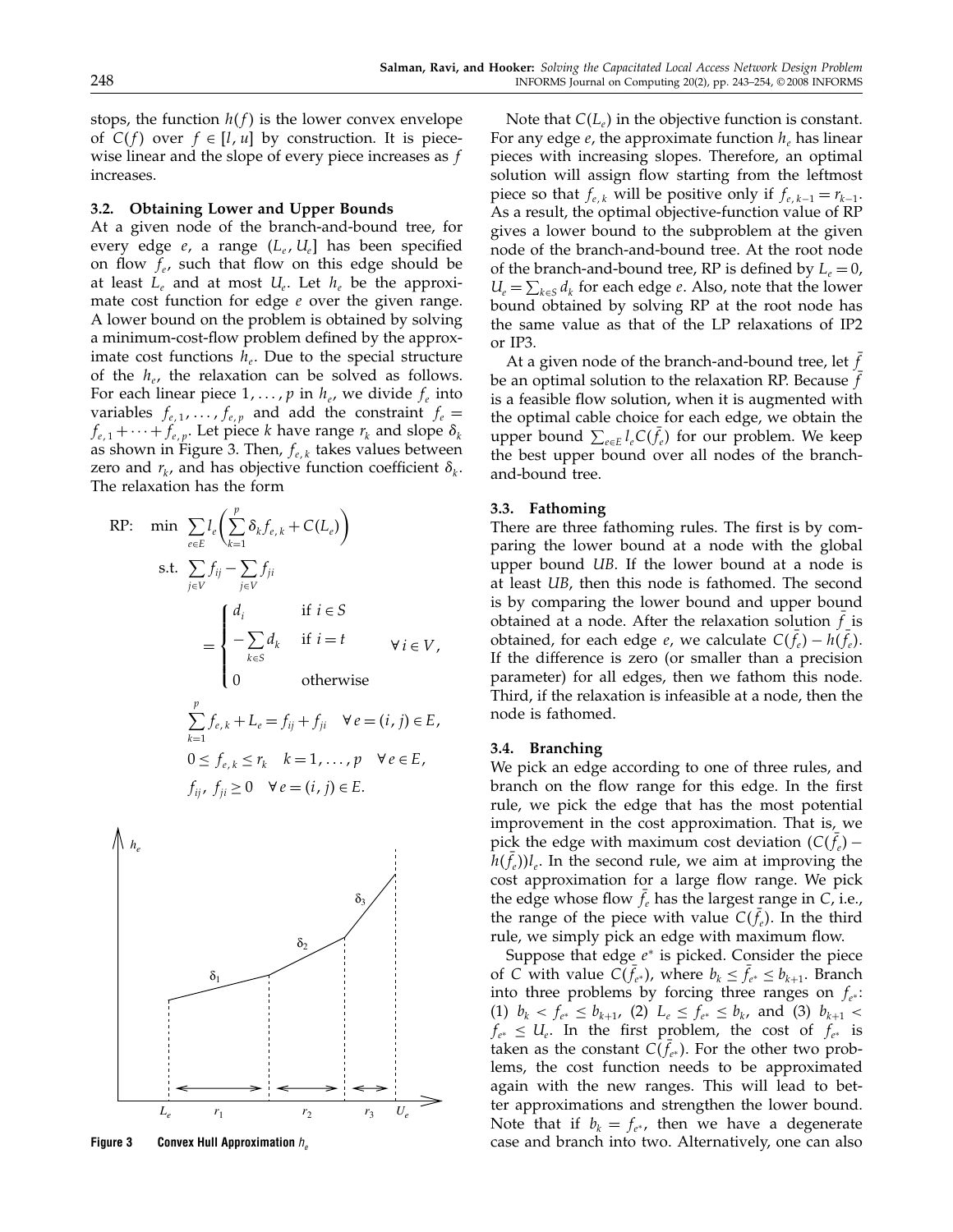choose to branch into two problems instead of three: (1)  $L_e \le f_{e^*} \le f_{e^*}$ , and (2)  $f_{e^*} < f_{e^*} \le U_e$ . Then, for both problems the cost function is reapproximated within the new ranges. We refer to this branch-andbound method as search by objective relaxation (SOR). Achim et al. (1975) gave a branch-and-bound algorithm for solving general concave-cost network flow problems that is also based on relaxing the objective function. Their algorithm uses a linear cost approximation to obtain lower bounds and bisects the flow interval for branching, whereas SOR uses the convex envelope for lower bounds. As mentioned in §1, Raghavan and Stanojevic (2005) showed that the SOR method can be reinterpreted as a stylized branchand-bound solution strategy on IP3. While SOR calculates the lower convex envelope and solves the network-flow problem RP at each node of the branchand-bound tree, their procedure solves the LP relaxation of IP3 with additional constraints to impose the branching. In addition to bounds on flow variables specifying the flow range for that node, they add constraints, setting the  $x_{ke}$  variables to zero for pieces of  $C(f_e)$  that are outside the flow range. In this way, they avoid explicitly calculating the lower convex envelope, and it becomes possible to utilize the branch-and-bound algorithm of a commercial MIP solver with callback functions for branching. On the contrary, our SOR implementation manages the branch-and-bound tree itself as explained in the next section. Raghavan and Stanojevic (2005) independently proved (this also follows from earlier results of Croxton et al. 2003 and Keha et al. 2004) that the LP relaxation of the restricted problems on which they branch have exactly the same value as calculated by our lower convex relaxation RP. They used this to argue that their branching strategy directly mimics the SOR method.

## 4. Computational Study

To test the effectiveness of the SOR method, we performed computational tests. We compared the performance of SOR to the three alternate formulations, IP1, IP2, and IP3, solved by a general-purpose MIP solver (CPLEX 9.1). We used a test bed consisting of LAN design instances that are either randomly generated according to the characteristics of real-life instances or selected from instances available in the literature. In the following, we first describe the data generation and implementation. Next, we present the computational results.

## 4.1. Input Data

From our interactions with a telecommunication company, we learned that (1) real-life instances have input graphs that are very close to Euclidean graphs with low edge density, and (2) the link between two nodes

cannot be very long because the quality of transmission degrades by distance. Based on this information and similar work in the literature (Berger et al. 2000, Magnanti et al. 1995), we generated random instances with varying size and parameters as follows.

We generated problems with  $n = 20$ , 30, and 40 nodes. We generated the coordinates of the nodes uniformly on an  $R \times R$  region in the Euclidean plane, where  $R = 30$ , 40, and 50, respectively, for  $n = 20$ , 30, and 40. We randomly chose a target degree for each node. We picked a target degree of 1 or 2 with probability 0.1 each, and one of 3, 4, 5, and 6 with probability 0.2 each. We set the upper bound on the length of an edge to be 15. We connected each node to the node closest to it until its degree requirement was satisfied, or there were no more nodes within distance 15 of it. If in the end, the total number of edges was less than  $2(n-1)$  or greater than  $n(n-1)/4$ , we rejected the graph due to the extreme density levels and repeated the process. Finally, if the graph was not connected, we discarded it and constructed a new one. We had to repeat the procedure only a few times to obtain each instance.

The choice of the sink node was made in two ways. In the first case, the sink was chosen uniformly among all nodes. In the second case, we picked the center node, i.e., a node that has the minimum value of the maximum distance to any node. We chose each of the remaining nodes independently to be a source node with probability 0.5. We generated two levels of demand data with integer demands. In the low-demand case, we chose the demand of each source node uniformly between 1 and 30. In the highdemand case, demand was chosen between 1 and 60.

We named these randomly generated problems  $e(n)(c/r)(l/h)$ , where *n* is the number of nodes,  $c$  refers to the sink node being the "center" node, and  $r$  refers to the sink node being chosen randomly;  $l$  refers to a low-demand case and  $h$  to a high-demand case. There are a total of 12 types of problems and we generated five instances of each type. We report the average performance of the methods over these instances. We selected four more instances based on the graphs named ARPA, OCT, USA, and RING used by Gavish and Altinkemer (1990), which were also used later by Amiri and Pirkul (1997), with random demand data. The problem size for these instances and the rounded average sizes of the 12 types are given in Table 1.

We used the same cable data as Berger et al. (2000), which is based on the cable types available in the market. The data consist of nine cable types, with costs and capacities given in Table 2. We used different subsets of the cable types to test the performance of SOR under different cost structures. We solved each problem twice, once using all the available cable types,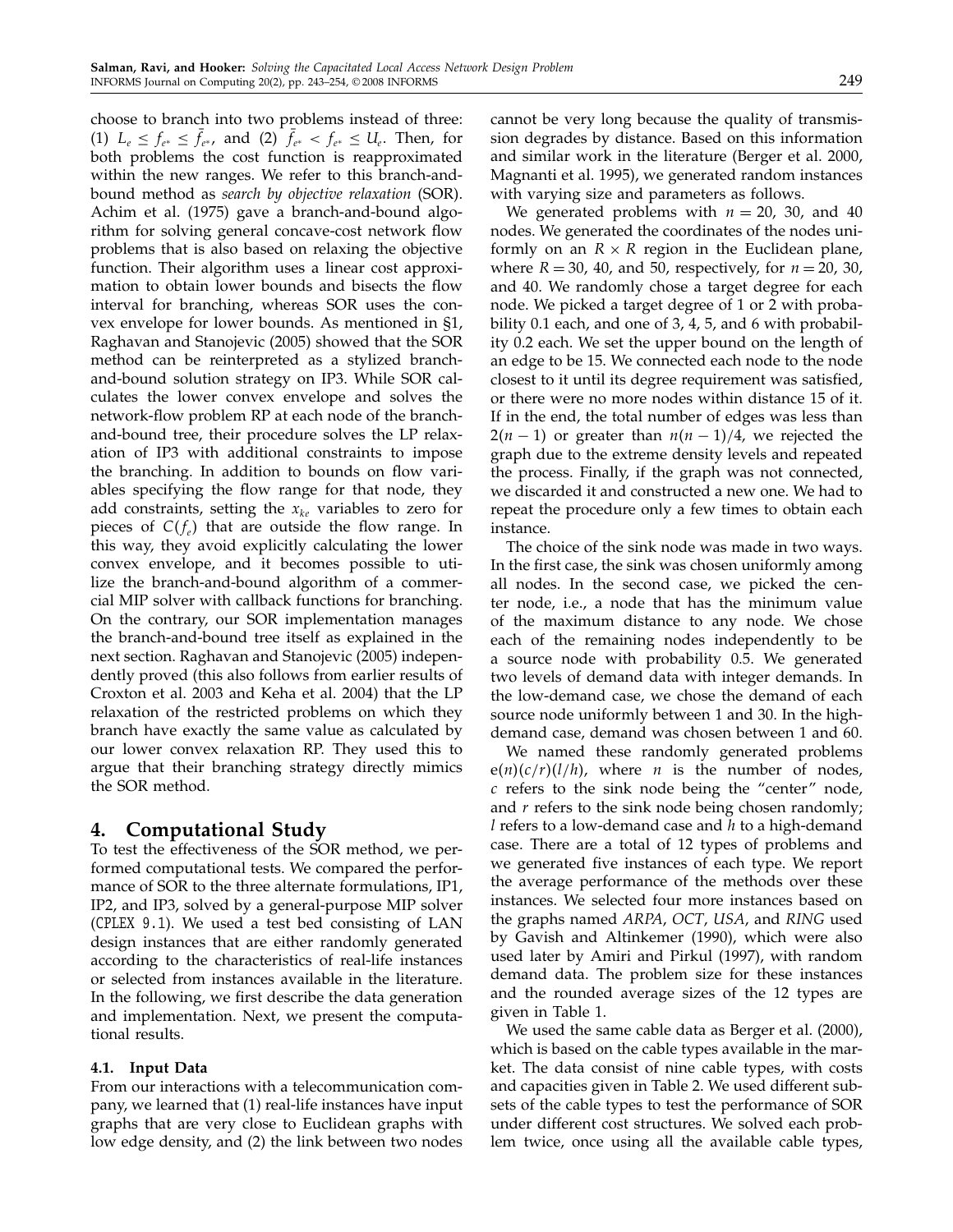| Table 1           | <b>Problem Size of the Instances</b> |             |               |  |  |  |  |  |
|-------------------|--------------------------------------|-------------|---------------|--|--|--|--|--|
| Problem           | Nodes ( <i>n</i> )                   | Edges $(m)$ | Sources $(k)$ |  |  |  |  |  |
| e20ch             | 20                                   | 40          | 9             |  |  |  |  |  |
| e <sub>20cl</sub> | 20                                   | 40          | 9             |  |  |  |  |  |
| e20rh             | 20                                   | 40          | 9             |  |  |  |  |  |
| e20rl             | 20                                   | 40          | 10            |  |  |  |  |  |
| e30ch             | 30                                   | 58          | 16            |  |  |  |  |  |
| e30cl             | 30                                   | 58          | 16            |  |  |  |  |  |
| e30rh             | 30                                   | 59          | 12            |  |  |  |  |  |
| e30rl             | 30                                   | 59          | 14            |  |  |  |  |  |
| e40ch             | 40                                   | 80          | 19            |  |  |  |  |  |
| e40cl             | 40                                   | 80          | 19            |  |  |  |  |  |
| e40rh             | 40                                   | 81          | 18            |  |  |  |  |  |
| e40rl             | 40                                   | 81          | 21            |  |  |  |  |  |
| ARPA              | 21                                   | 26          | 12            |  |  |  |  |  |
| 0CT               | 25                                   | 29          | 14            |  |  |  |  |  |
| <b>USA</b>        | 26                                   | 39          | 16            |  |  |  |  |  |
| RING              | 32                                   | 60          | 17            |  |  |  |  |  |
|                   |                                      |             |               |  |  |  |  |  |

and once using cable types 1, 3, 5, and 7. The optimal cost as a function of flow on an edge,  $C(f)$ , is plotted for both cases in Figure 4. The cost function for cable types  $1, \ldots$ , 9 has more pieces, but the jumps between the steps are larger in the cost function for cable types 1, 3, 5, and 7.

### 4.2. Implementation of SOR

We implemented SOR with Microsoft Visual  $C++$ and represented some of our data structures using the library LEDA (Library of Efficient Data types and Algorithms). We note that the implementation could be enhanced with better handling of data structures and better memory management. To obtain a lower bound at each branch-and-bound node, we need to solve a relaxation in the form of a minimum-cost network flow problem. In our implementation, we solved the relaxations RP by calling the minimumcost flow function of LEDA 3.7, which is based on the Edmonds and Karp (1972) capacity-scaling and successive shortest-path algorithm, and has running time  $O(m \log D(m + n \log n))$ , where D is the total demand,  $m$  is the number of edges, and  $n$  is the number of nodes in the input graph. To use this function,

Table 2 Capacity and Per-Unit Length Cost of Available Cable Types

| Cable type | Capacity | Cost/length | Cost/cap. length |
|------------|----------|-------------|------------------|
|            | 6        | 0.55        | 0.092            |
| 2          | 12       | 0.73        | 0.061            |
| 3          | 24       | 1.03        | 0.043            |
| 4          | 36       | 1.39        | 0.039            |
| 5          | 48       | 1.67        | 0.035            |
| 6          | 72       | 2.31        | 0.032            |
|            | 96       | 3.03        | 0.031            |
| 8          | 144      | 4.37        | 0.030            |
| 9          | 216      | 6.33        | 0.029            |

we created parallel edges for each piece of the approximate function  $h(f)$  in the relaxed problem RP. As mentioned earlier, the convex cost structure on these parallel edges ensures that their utilization is in the intended order in the optimal solution.

#### 4.3. Branching and Search Rules

The effectiveness of a branch-and-bound procedure depends largely on the strategies used for branching and searching the tree. We implemented several branching and search rules and compared them with tests to select suitable rules for all experiments. We first compared the three branching rules given in §3 in terms of choosing the edge on which to branch. The branching rule that selects the edge with maximum difference of approximate and actual costs outperformed the others by a large margin. Therefore, we used this rule throughout the experiments. We repeated all of the SOR runs by branching into two and three subproblems as defined in §3. We use SORb2 and SORb3 to indicate the corresponding versions of SOR. We compared various rules to pick the next node to be processed, including depth-first search and breadth-first search, and decided to select the node with the minimum lower bound. This rule minimizes the number of branch-and-bound nodes processed and makes good progress in improving the global lower bound. However, the number of active branch-and-bound nodes grows rapidly by iterations, hence increasing the memory allocated to the tree.



Figure 4 Optimal Cable Cost Per Unit Length as a Function of Flow Using Cables 1, 3, 5, 7 and 1,..., 9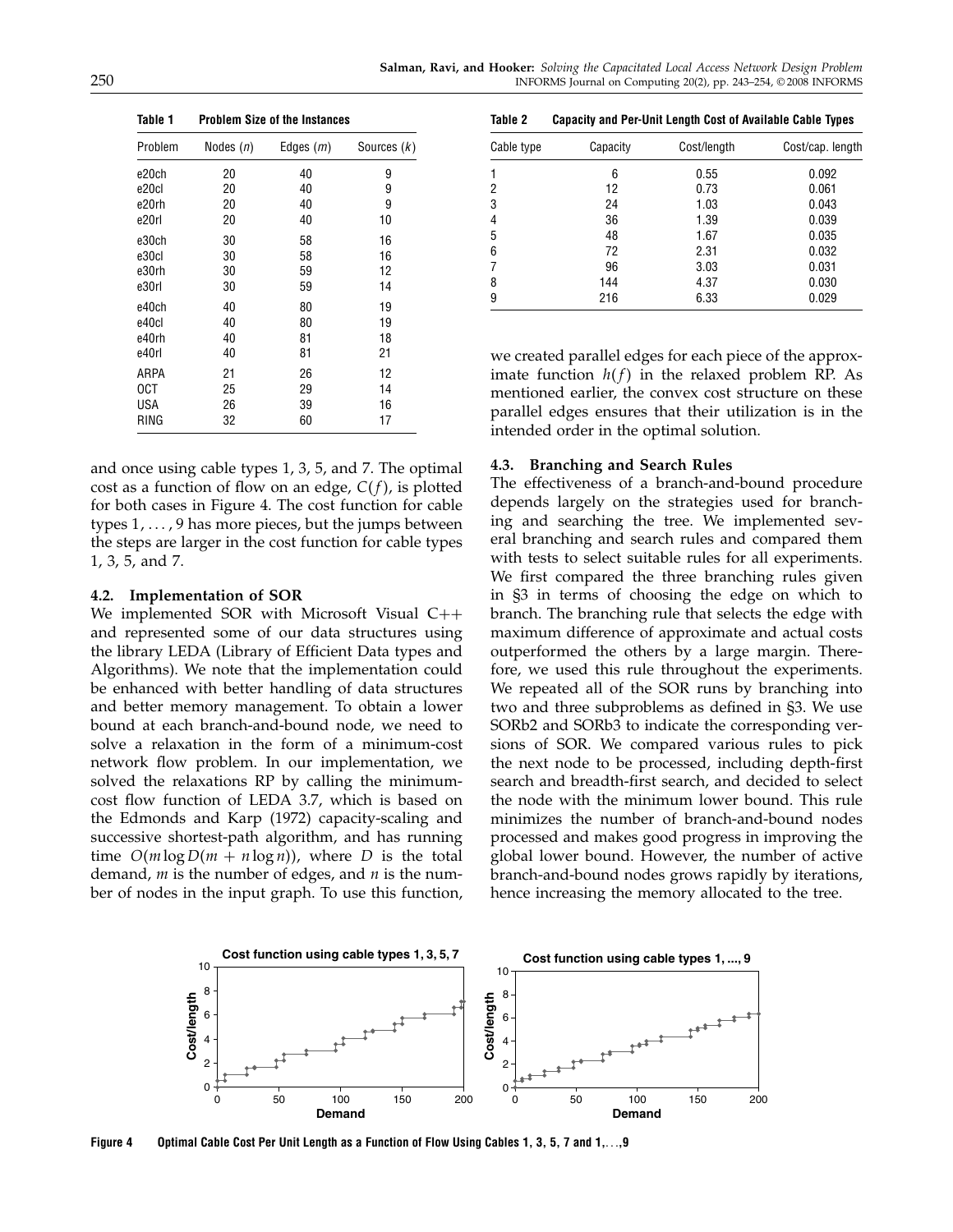|                                          |    | Cable types $1, 3, 5, 7$                                                         | Cable types 1, , 9           |     |                                                                                  |                              |
|------------------------------------------|----|----------------------------------------------------------------------------------|------------------------------|-----|----------------------------------------------------------------------------------|------------------------------|
| Problem                                  | UB | l B                                                                              | %Difference                  | UB. | LB                                                                               | %Difference                  |
| ARPA<br>0CT<br><b>USA</b><br><b>RING</b> |    | 2.714.33 2.714.33<br>2.684.72 2.639.75<br>2.444.84 2.273.80<br>1.511.10 1.379.07 | 0.00<br>1.70<br>7.52<br>9.57 |     | 2,604.85 2,571.36<br>2.473.19 2.432.32<br>2.239.80 2.125.57<br>1.428.19 1.314.90 | 1.30<br>1.68<br>5.37<br>8.62 |

Note. Column UB gives the upper bound at the first node of the branch-andbound tree. LB is the global lower bound when SOR terminates. %Difference equals (UB − LB)/LB in percentage.

### 4.4. Progress of the SOR Algorithm

We observed that the SOR procedure rapidly generates high-quality upper bounds for the problem. Much of the progress in closing the gap between the lower and upper bounds is made to improve the lower bound. The improvement in the lower bound gets considerably smaller as the iterations progress. In our experiments, the upper bound found by the SOR method at the *first* node of the branch-and-bound tree was already fairly close to the optimal solution. In Table 3, we report the gap between the *initial* upper bound and the global lower bound found when the SORb2 algorithm terminates, as a percentage of the global lower bound for the selected instances. The largest gap in the table is 9.57% for problem RING with cable types 1, 3, 5, and 7. The average of all gaps reported is 4.47%.

## 4.5. Computational Comparison of SOR and the MIP Formulations

We solved the three MIP formulations, IP1, IP2, and IP3 using ILOG CPLEX 9.1.0 with the default settings, allowing it to generate cuts as needed. We ran both CPLEX and our SOR code on a PC with an Intel Pentium D 3.0 GHz processor and 2 GB of RAM operating under Windows XP. We set a time limit of 5,400 seconds for each instance. For all the instances that could not be solved to optimality because this limit was reached, we report the gap between the best solution and the best lower bound obtained, and the number of branch-and-bound nodes processed so far. For instances solved to optimality, the number of processed branch-and-bound nodes is a better indicator than is the CPU time elapsed. As a commercial code, CPLEX can process nodes much faster and manage the search tree much more efficiently. In fact, on average, CPLEX processes nodes around 10 times faster than does our code.

We solved each randomly generated and selected instance with two different cost functions; once with cable types 1, 3, 5, and 7 (four cable types) and once with all of the nine cable types available. Tables 4 and 5 show the size of the various formulations for these two types of problems. Here, NV denotes the

Table 4 Average Formulation Sizes on Randomly Generated Problems

|         |                 |       | Cable types 1, 3, 5, 7 |       |            | Cable types $1, \ldots, 9$ |       |       |        |
|---------|-----------------|-------|------------------------|-------|------------|----------------------------|-------|-------|--------|
| Problem | Method          | ΝV    | NIV                    | ΝC    | <b>NCN</b> | ΝV                         | NIV   | ΝC    | NCN    |
| e20h    | IP <sub>1</sub> | 241   | 160                    | 61    | 561        | 441                        | 360   | 61    | 961    |
|         | IP <sub>2</sub> | 927   | 846                    | 866   | 2,697      | 1,099                      | 1,018 | 1,038 | 3,209  |
|         | IP <sub>3</sub> | 967   | 886                    | 101   | 2,778      | 1,139                      | 1,058 | 101   | 3,294  |
| e201    | IP <sub>1</sub> | 241   | 160                    | 61    | 561        | 441                        | 360   | 61    | 961    |
|         | IP <sub>2</sub> | 497   | 419                    | 437   | 1,409      | 594                        | 513   | 533   | 1,698  |
|         | IP3             | 537   | 456                    | 101   | 1,490      | 634                        | 553   | 101   | 1,779  |
| e30h    | IP <sub>1</sub> | 353   | 235                    | 90    | 823        | 648                        | 530   | 90    | 1,413  |
|         | IP <sub>2</sub> | 2,084 | 1,966                  | 1,896 | 6,131      | 2,489                      | 2,370 | 2,400 | 7,346  |
|         | IP3             | 2,143 | 2,024                  | 149   | 6,250      | 2,536                      | 2,441 | 149   | 7,465  |
| e30I    | IP <sub>1</sub> | 353   | 235                    | 90    | 823        | 648                        | 530   | 90    | 1,413  |
|         | IP <sub>2</sub> | 1,236 | 1,117                  | 1,147 | 3,587      | 1,483                      | 1,364 | 1,394 | 4,327  |
|         | IP3             | 1,295 | 1,176                  | 149   | 3,705      | 1,541                      | 1,423 | 149   | 4,446  |
| e40h    | IP <sub>1</sub> | 483   | 321                    | 122   | 1,125      | 885                        | 723   | 122   | 1,928  |
|         | IP <sub>2</sub> | 3,336 | 3,174                  | 3.214 | 9,843      | 4,002                      | 3,841 | 3,881 | 11,843 |
|         | IP3             | 3,416 | 3,254                  | 202   | 10,005     | 4,083                      | 3,921 | 202   | 12,022 |
| e40I    | IP <sub>1</sub> | 483   | 321                    | 122   | 1,125      | 885                        | 723   | 122   | 1,928  |
|         | IP <sub>2</sub> | 2,105 | 1,944                  | 1,984 | 6,152      | 2,522                      | 2,361 | 2,401 | 7,404  |
|         | IP3             | 2,186 | 2,024                  | 202   | 6,314      | 2,603                      | 2,441 | 202   | 7,565  |

total number of variables in the model, NIV denotes the number of integer/binary variables in the model, NC denotes the number of constraints in the model, and NCN denotes the number of constraint nonzeros in the model.

We summarize the performance of the various methods (including the two- and three-way branching versions of SOR indicated by SORb2 and SORb3) on randomly generated and specific instances in Tables 6–9.

Overall, in terms of the gap closed, IP1 has the overall best performance, while IP2 and IP3 still perform better than does the SOR method. The overhead of the LEDA calls and managing the search tree typically make the running time per call to compute each node of the SOR method about 10 times more than that for the IP solver, as can be seen from the number of nodes explored by both types of methods. The superiority of IP1 might stem from the higher effectiveness of the

Table 5 Formulation Sizes on Selected Instances

|             |                 |       |       | Cable types 1, 3, 5, 7 |            | Cable types $1, \ldots, 9$ |            |       |            |
|-------------|-----------------|-------|-------|------------------------|------------|----------------------------|------------|-------|------------|
| Problem     | Method          | NV    | NIV   | ΝC                     | <b>NCN</b> | <b>NV</b>                  | <b>NIV</b> | ΝC    | <b>NCN</b> |
| ARPA        | IP <sub>1</sub> | 156   | 104   | 48                     | 365        | 286                        | 234        | 48    | 625        |
|             | IP <sub>2</sub> | 780   | 728   | 749                    | 2,288      | 962                        | 910        | 931   | 2,834      |
|             | IP3             | 806   | 754   | 74                     | 2.341      | 988                        | 936        | 74    | 2,887      |
| 0CT         | IP <sub>1</sub> | 174   | 116   | 55                     | 407        | 319                        | 261        | 55    | 697        |
|             | IP <sub>2</sub> | 1.015 | 957   | 982                    | 2.987      | 1.189                      | 1.131      | 1,156 | 3,509      |
|             | IP <sub>3</sub> | 1.044 | 986   | 84                     | 3,046      | 1,218                      | 1,160      | 84    | 3,568      |
| <b>USA</b>  | IP <sub>1</sub> | 234   | 156   | 66                     | 547        | 429                        | 351        | 66    | 937        |
|             | IP <sub>2</sub> | 1.482 | 1.404 | 1.430                  | 4.368      | 1.794                      | 1.716      | 1,742 | 5.304      |
|             | IP3             | 1,521 | 1,443 | 105                    | 4,447      | 1,833                      | 1,755      | 105   | 5,383      |
| <b>RING</b> | IP <sub>1</sub> | 360   | 240   | 93                     | 841        | 660                        | 540        | 93    | 1441       |
|             | IP <sub>2</sub> | 2,460 | 2.341 | 2,372                  | 7,260      | 2,940                      | 2,820      | 2,852 | 8,700      |
|             | IP <sub>3</sub> | 2.520 | 2,400 | 153                    | 7.381      | 3.000                      | 2,880      | 153   | 8,821      |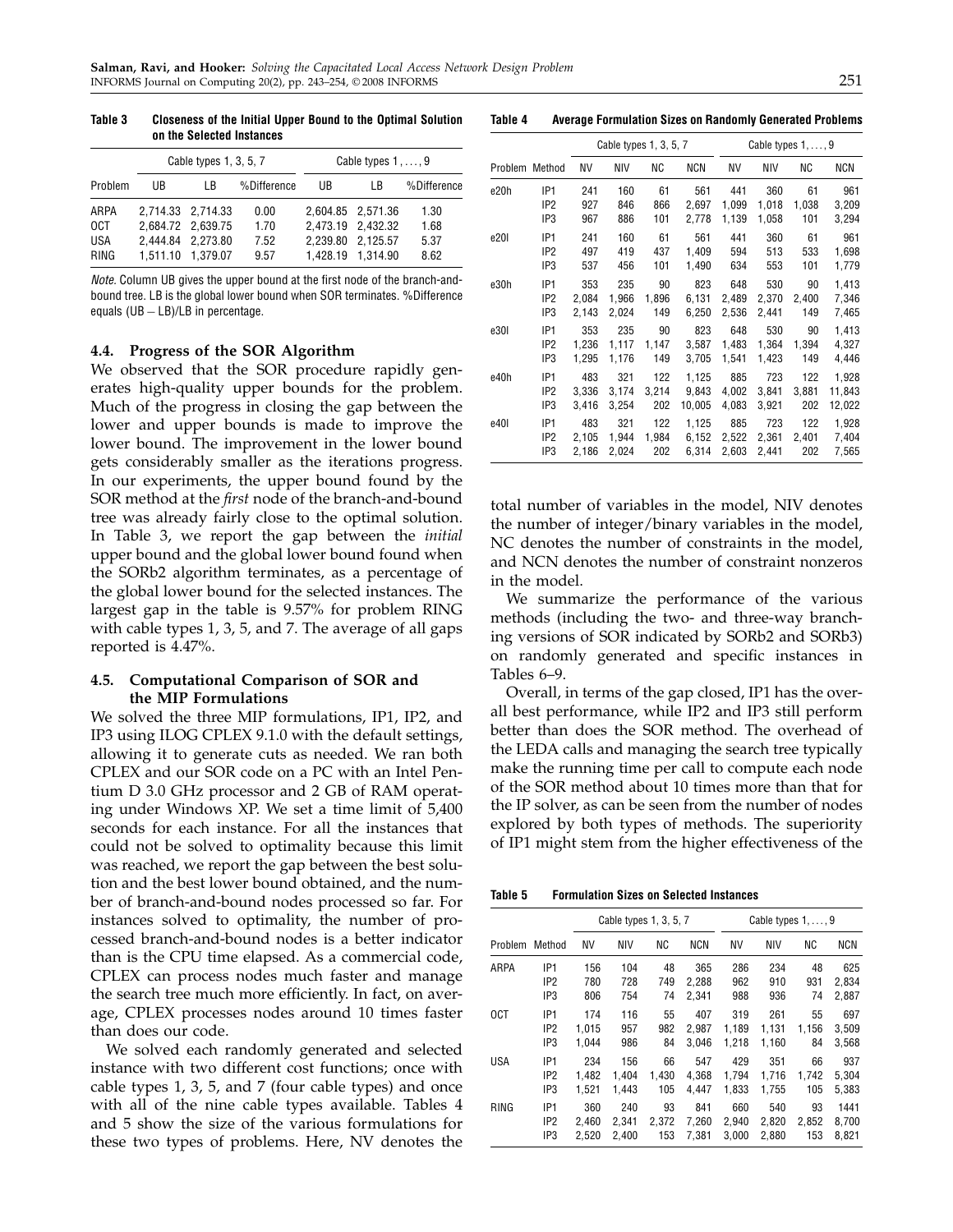|         |                    |      | Cable types 1, 3, 5, 7 |      | Cable types $1, \ldots, 9$ |  |  |
|---------|--------------------|------|------------------------|------|----------------------------|--|--|
| Problem | Method             | Gap  | <b>BB</b> nodes        | Gap  | <b>BB</b> nodes            |  |  |
| e20ch   | IP <sub>1</sub>    | 0.00 | 24,291                 | 0.00 | 171,490                    |  |  |
|         | IP <sub>2</sub>    | 0.00 | 62.771                 | 0.00 | 68,874                     |  |  |
|         | IP3                | 0.00 | 2,145,070              | 0.00 | 522,628                    |  |  |
|         | SOR <sub>b</sub> 2 | 0.86 | 208,026                | 0.70 | 280,439                    |  |  |
|         | SORb3              | 1.36 | 205,636                | 1.90 | 258,755                    |  |  |
| e20cl   | IP <sub>1</sub>    | 0.00 | 4,108                  | 0.00 | 13,576                     |  |  |
|         | IP <sub>2</sub>    | 0.00 | 5,261                  | 0.00 | 7,024                      |  |  |
|         | IP <sub>3</sub>    | 0.00 | 10,103                 | 0.00 | 7,524                      |  |  |
|         | SOR <sub>b</sub> 2 | 0.23 | 126,833                | 0.00 | 89,333                     |  |  |
|         | SORb3              | 0.46 | 116,805                | 0.83 | 154,770                    |  |  |
| e20rh   | IP <sub>1</sub>    | 0.00 | 35.745                 | 0.00 | 1,994,178                  |  |  |
|         | IP <sub>2</sub>    | 0.00 | 114.746                | 0.00 | 23,865                     |  |  |
|         | IP <sub>3</sub>    | 0.01 | 769,040                | 0.00 | 302,764                    |  |  |
|         | SOR <sub>b</sub> 2 | 1.47 | 284,113                | 0.97 | 264,907                    |  |  |
|         | SORb3              | 1.48 | 255,787                | 2.05 | 283,576                    |  |  |
| e20rl   | IP <sub>1</sub>    | 0.00 | 188,158                | 0.18 | 1,565,700                  |  |  |
|         | IP <sub>2</sub>    | 0.00 | 595,501                | 0.60 | 945,680                    |  |  |
|         | IP3                | 0.00 | 1,553,857              | 0.26 | 1,981,946                  |  |  |
|         | SORb <sub>2</sub>  | 3.84 | 338,819                | 1.91 | 353,827                    |  |  |
|         | SORb3              | 4.19 | 378,604                | 4.36 | 375,517                    |  |  |

Table 6 Number of Nodes Explored and Gap Closed for Random Instances on 20 Nodes

Table 8 Number of Nodes Explored and Gap Closed for Random Instances on 40 Nodes

|         |                    |       | Cable types 1, 3, 5, 7 | Cable types $1, \ldots, 9$ |                 |  |
|---------|--------------------|-------|------------------------|----------------------------|-----------------|--|
| Problem | Method             | Gap   | <b>BB</b> nodes        | Gap                        | <b>BB</b> nodes |  |
| e40ch   | IP <sub>1</sub>    | 1.92  | 4,701,213              | 2.55                       | 3,341,192       |  |
|         | IP <sub>2</sub>    | 4.32  | 847,753                | 3.79                       | 891,703         |  |
|         | IP <sub>3</sub>    | 6.65  | 4,014,209              | 6.65                       | 3,727,009       |  |
|         | SOR <sub>b</sub> 2 | 7.97  | 394,058                | 7.87                       | 386,911         |  |
|         | SOR <sub>b3</sub>  | 8.77  | 402,400                | 8.79                       | 402,003         |  |
| e40cl   | IP <sub>1</sub>    | 2.55  | 3,599,122              | 2.59                       | 3,577,142       |  |
|         | IP <sub>2</sub>    | 5.79  | 1,392,361              | 6.24                       | 1,497,733       |  |
|         | IP <sub>3</sub>    | 6.16  | 4,418,148              | 8.33                       | 4,521,243       |  |
|         | SOR <sub>b</sub> 2 | 14.14 | 424,275                | 14.65                      | 426,575         |  |
|         | SORb <sub>3</sub>  | 15.02 | 418,073                | 15.58                      | 412,895         |  |
| e40rh   | IP <sub>1</sub>    | 1.67  | 3,647,909              | 1.63                       | 2,819,516       |  |
|         | IP <sub>2</sub>    | 3.47  | 1,063,011              | 3.25                       | 967,777         |  |
|         | IP <sub>3</sub>    | 5.54  | 4,024,210              | 4.86                       | 3,549,717       |  |
|         | SOR <sub>b</sub> 2 | 6.54  | 393,132                | 6.32                       | 386,114         |  |
|         | SORb <sub>3</sub>  | 6.91  | 398,989                | 7.18                       | 384,165         |  |
| e40rl   | IP <sub>1</sub>    | 1.87  | 4,191,998              | 3.05                       | 3,205,997       |  |
|         | IP <sub>2</sub>    | 4.29  | 1,325,119              | 4.77                       | 1,204,428       |  |
|         | IP <sub>3</sub>    | 6.20  | 4,567,211              | 6.30                       | 4,340,000       |  |
|         | SOR <sub>b</sub> 2 | 10.17 | 414,606                | 10.38                      | 343,215         |  |
|         | SORb3              | 10.68 | 412,810                | 11.57                      | 330,611         |  |

default cut-generation methods on this formulation compared to the others. We observed that CPLEX 9.1 utilizes many mixed-integer rounding cuts in solving IP1, in addition to fractional Gomory cuts. On the other hand, flow cuts, flow-path cuts, and fractional Gomory cuts are generated to solve IP2, while only flow cuts are utilized to solve IP3. The effectiveness of the latter two formulations may, however, improve if we make use of the special constraints on the ordered set of choice variables using the SOS options in the IP solver, which we did not investigate.

As the problem size scales, SOR is able to find solutions with reasonable gaps with substantially fewer nodes, suggesting more promise for this method on

Table 7 Number of Nodes Explored and Gap Closed for Random Instances on 30 Nodes

Table 9 Number of Nodes Explored and Gap Closed for Selected Instances

|                    |                 | Cable types 1, 3, 5, 7 |         | Cable types $1, \ldots, 9$ |            |                    | Cable types 1, 3, 5, 7          |                 |       | Cable types $1, \ldots, 9$ |
|--------------------|-----------------|------------------------|---------|----------------------------|------------|--------------------|---------------------------------|-----------------|-------|----------------------------|
| Method             | Gap             | BB nodes               | Gap     | BB nodes                   | Problem    | Method             | Gap                             | <b>BB</b> nodes | Gap   | <b>BB</b> nodes            |
| IP <sub>1</sub>    | 0.43            | 2,018,486              | 1.47    | 6,141,812                  | ARPA       | IP <sub>1</sub>    | 0.00                            | 30,230          | 0.00  | 342,171                    |
|                    |                 |                        |         | 1,194,326                  |            |                    |                                 |                 |       | 11,183                     |
| IP3                | 3.54            | 5,417,557              | 3.76    | 5,351,024                  |            | IP3                | 0.00                            | 84,807          | 0.00  | 401,857                    |
| SOR <sub>b2</sub>  | 5.10            | 411,795                | 6.15    | 398,974                    |            | SOR <sub>b</sub> 2 | 0.00                            | 31,139          | 0.00  | 52,511                     |
| SORb3              | 5.36            | 417,486                | 8.21    | 407,280                    |            | SORb3              | 0.00                            | 16,254          | 0.00  | 63,716                     |
| IP <sub>1</sub>    | 0.80            | 2,193,000              | 1.54    | 2,720,303                  | 0CT        | IP <sub>1</sub>    | 0.00                            | 129,569         | 0.00  | 10,881                     |
| IP <sub>2</sub>    | 1.88            | 1,332,672              | 1.68    | 1,311,462                  |            | IP <sub>2</sub>    | 0.00                            | 65,898          | 0.00  | 9,284                      |
| IP <sub>3</sub>    | 2.59            | 3903886                | 3.21    | 3,735,251                  |            | IP <sub>3</sub>    | 0.00                            | 193,385         | 0.00  | 29,607                     |
| SOR <sub>b</sub> 2 | 8.74            | 435,870                | 7.07    | 436,302                    |            | SOR <sub>b</sub> 2 | 0.00                            | 406,611         | 0.00  | 102,573                    |
| SORb3              | 8.82            | 437,850                | 8.38    | 424,108                    |            | SORb3              | 0.00                            | 312,357         | 0.00  | 155,471                    |
| IP <sub>1</sub>    | 0.52            | 1,719,622              | 1.46    | 3,907,437                  | <b>USA</b> | IP <sub>1</sub>    | 0.00                            | 523,272         | 1.72  | 6,191,421                  |
| IP <sub>2</sub>    | 1.17            | 1,274,260              | 1.24    | 1,142,406                  |            | IP <sub>2</sub>    | 0.00                            | 213,098         | 0.00  | 1,347,575                  |
| IP3                | 2.34            | 4,936,039              | 2.91    | 5,750,762                  |            | IP3                | 2.29                            | 7,221,023       | 1.38  | 6,701,171                  |
| SOR <sub>b</sub> 2 | 4.70            | 421,013                | 4.53    | 422,675                    |            | SOR <sub>b</sub> 2 | 3.84                            | 424,109         | 4.82  | 410,393                    |
| SORb3              | 5.16            | 413,102                | 5.39    | 417,002                    |            | SORb3              | 4.05                            | 420,709         | 6.28  | 403,522                    |
| IP <sub>1</sub>    | 1.25            | 2,290,804              | 1.41    | 2,308,493                  | RING       | IP <sub>1</sub>    | 0.00                            | 892,771         | 1.64  | 3,720,450                  |
| IP <sub>2</sub>    | 1.86            | 1,292,462              | 0.86    | 1,619,925                  |            | IP <sub>2</sub>    | 0.95                            | 1,008,977       | 3.27  | 892,675                    |
| IP3                | 3.43            | 4,334,304              | 1.77    | 3,180,826                  |            | IP <sub>3</sub>    | 3.90                            | 5,019,263       | 3.27  | 4,714,931                  |
| SOR <sub>b2</sub>  | 8.07            | 430,614                | 7.59    | 436,131                    |            | SOR <sub>b</sub> 2 | 5.88                            | 425,887         | 6.49  | 407,253                    |
| SORb3              | 9.11            | 427,236                | 9.20    | 420,581                    |            | SORb3              | 6.00                            | 423,775         | 6.55  | 404,389                    |
|                    | IP <sub>2</sub> | 1.28                   | 979,855 | 1.70                       |            |                    | ,,,,,,,,,,,,<br>IP <sub>2</sub> | 0.00            | 4,461 | 0.00                       |

Cable types  $1, \ldots, 9$ Gap BB nodes ARPA IP1 000 30 230 000 342 171  $0.00$  11,183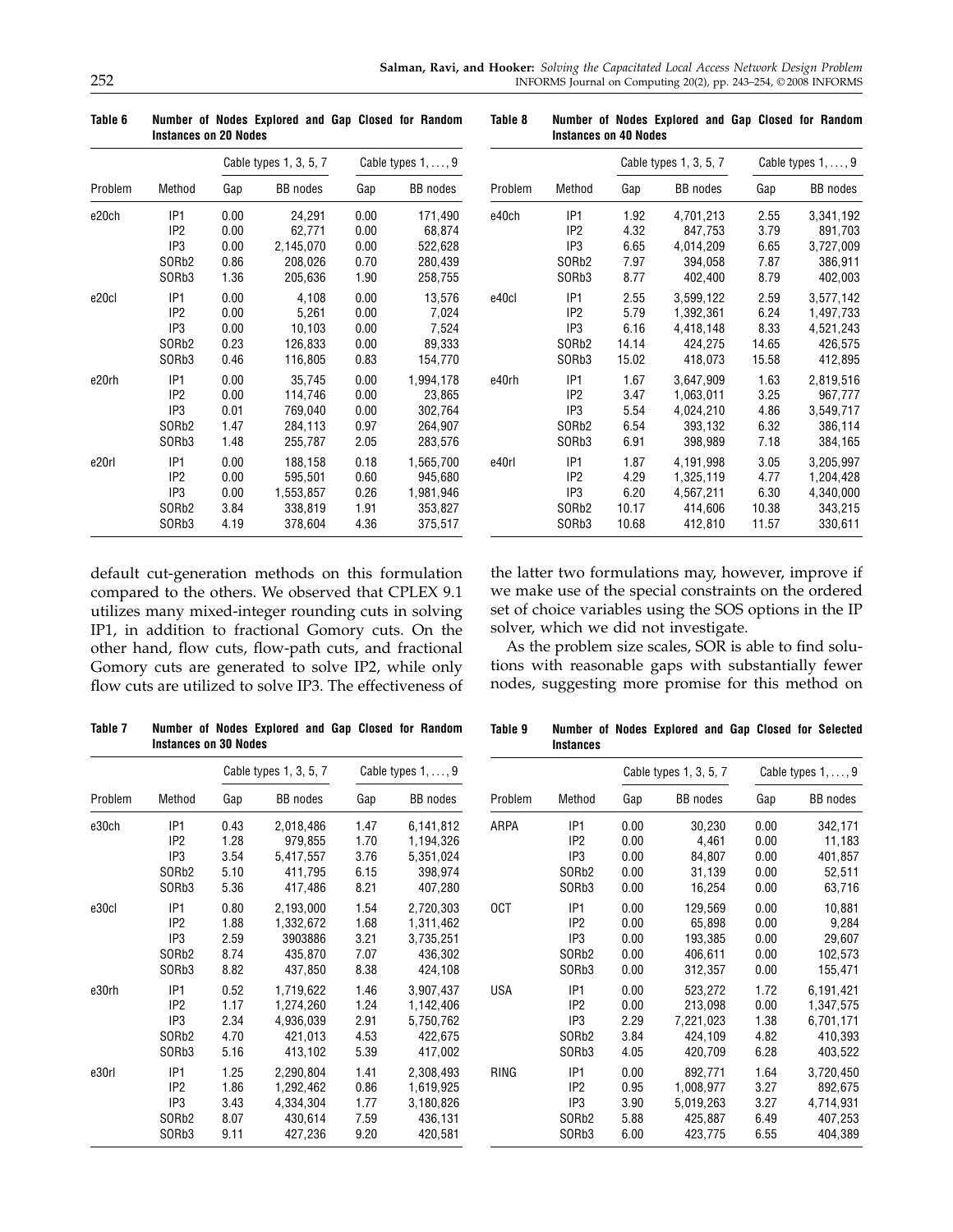|             |                    |                 | Cable types 1, 3, 5, 7 | Cable types $1, \ldots, 9$ |                |  |
|-------------|--------------------|-----------------|------------------------|----------------------------|----------------|--|
| Problem     | Method             | Target<br>nodes | Total<br>nodes         | Target<br>nodes            | Total<br>nodes |  |
| ARPA        | IP1                | 3,662           | 30,230                 | 26,105                     | 342,171        |  |
|             | IP <sub>2</sub>    | 2,933           | 4,461                  | 6,257                      | 11,183         |  |
|             | IP <sub>3</sub>    | 50,410          | 84,807                 | 147,278                    | 401,857        |  |
|             | SOR <sub>b</sub> 2 | 12,660          | 31,139                 | 22,318                     | 52,511         |  |
|             | SORb3              | 12,003          | 16,254                 | 29,973                     | 63,716         |  |
| 0CT         | IP1                | 35,302          | 129,569                | 6,955                      | 10,881         |  |
|             | IP <sub>2</sub>    | 32,520          | 65,898                 | 1,395                      | 9,284          |  |
|             | IP <sub>3</sub>    | 73,544          | 193,385                | 15,868                     | 29,607         |  |
|             | SOR <sub>b</sub> 2 | 171,530         | 406,611                | 47,190                     | 102,573        |  |
|             | SORb3              | 161,379         | 312,357                | 82,753                     | 155,471        |  |
| <b>USA</b>  | IP1                | 6,718           | 523,272                | 3,917                      | 6,191,421      |  |
|             | IP <sub>2</sub>    | 1,042           | 213,098                | 2,875                      | 1,347,575      |  |
|             | IP <sub>3</sub>    | 38,840          | 7,221,023              | 30,539                     | 6,701,171      |  |
|             | SOR <sub>b</sub> 2 | 17,908          | 424,109                | 47,052                     | 410,393        |  |
|             | SORb3              | 23,602          | 420,709                | 184,292                    | 403,522        |  |
| <b>RING</b> | IP1                | 9,639           | 892,771                | 6,435                      | 3,720,450      |  |
|             | IP <sub>2</sub>    | 8,350           | 1,008,977              | 27,269                     | 892,675        |  |
|             | IP <sub>3</sub>    | 468,606         | 5,019,263              | 539,976                    | 4,714,931      |  |
|             | SOR <sub>b</sub> 2 | 153,756         | 425,887                | 237,686                    | 407,253        |  |
|             | SORb3              | 156,078         | 423,775                | 243,000                    | 404,389        |  |

Table 10 Number of Nodes Explored Until the Gap Was Reduced to 2% for ARPA and OCT, and 7% for USA and RING

even larger instances. A similar pattern is detected by examining its performance on the larger selected instances in Table 9.

Among the two branching strategies for SOR, our experiments also indicate that the two-way branching strategy is somewhat more effective in closing the gap owing to its ability to explore more nodes and also more diverse parts of the solution space compared to its three-way branching counterpart. We also examined the number of nodes required by each of the methods in the selected instances to reach a certain gap, to make a comparison that is not affected by the speed of solving the nodes. The results given in Table 10 suggest that SOR as a strategy is more effective than only IP3 solved by default settings of CPLEX in this dimension. When we examine the performance of SOR on the different types of randomly generated instances in Tables 6–8, we see that SORis more effective when the demand range is higher and more cable types are available. Naturally, instances with nine cable types are harder for IP1 compared to ones with four cable types as the number of integer variables increases (Table 4). On the other hand, IP2, IP3, and SORall use the pregenerated cost function  $C(f)$ , and thus the performance of these methods is not sensitive to the number of cables. This suggests that generating the optimal cable-cost function first is advantageous when the number of cables is large. Note that SOR avoids defining binary variables, as opposed to IP2 and IP3. This seems to be an advantage when the demand range is high because

the number of binary variables in IP2 and IP3 almost doubles in high demand instances as seen in Table 4. We have also observed that instances in which the sink node is in the center are typically harder than their counterparts.

## 4.6. Conclusions from Computational Tests

The computational results indicate that the SOR method is promising in solving the local access network design problem. The SOR method, while unable to solve many instances with 30 or more nodes to optimality, was able to reduce the integrality gap by exploring a small number of nodes. It also shows good scaling properties in large instances, as compared to the IP formulations. The two-way branching variant seems to be more effective than the three-way branching strategy in almost all instances examined.

## 5. Summary and Conclusions

We presented an exact solution method, namely, the SOR branch-and-bound algorithm, for the singlesource multiple-sink routing and link-capacity installation problem with multiple facilities with applications in network design.

The SOR algorithm solves relaxations obtained by approximating the noncontinuous cost function by its convex envelope. The approximations are refined by branching on the flow ranges on selected edges. We compared the performance of this method to three MIP formulations on generated and widely available LAN design instances. In our experiments, SOR managed to approximate the cable-cost function closely by the piecewise-linear convex hull and outperformed the three formulations solved by CPLEX, especially in larger instances.

An investigation of the progress of the SOR method indicated that the method finds very strong upper bounds early in the branch-and-bound procedure. This suggests that the early termination of the SOR method could serve as an effective heuristic.

Finally, we note that the SOR method is applicable to the backbone network design problem where flow is sent from multiple sources to multiple sinks. When the backbone network design problem is solved using the SOR approach, the objective function and its representation is the same, hence the branching will be the same. The only difference will be that the relaxation problems are in the form of multicommodity-flow problems as opposed to single-commodity minimum-cost flow problems. Hence, the relaxation solution is likely to take more computation time. This method remains to be investigated in future work.

## Acknowledgments

The authors thank three anonymous referees and Prakash Mirchandani for valuable comments and suggestions, in